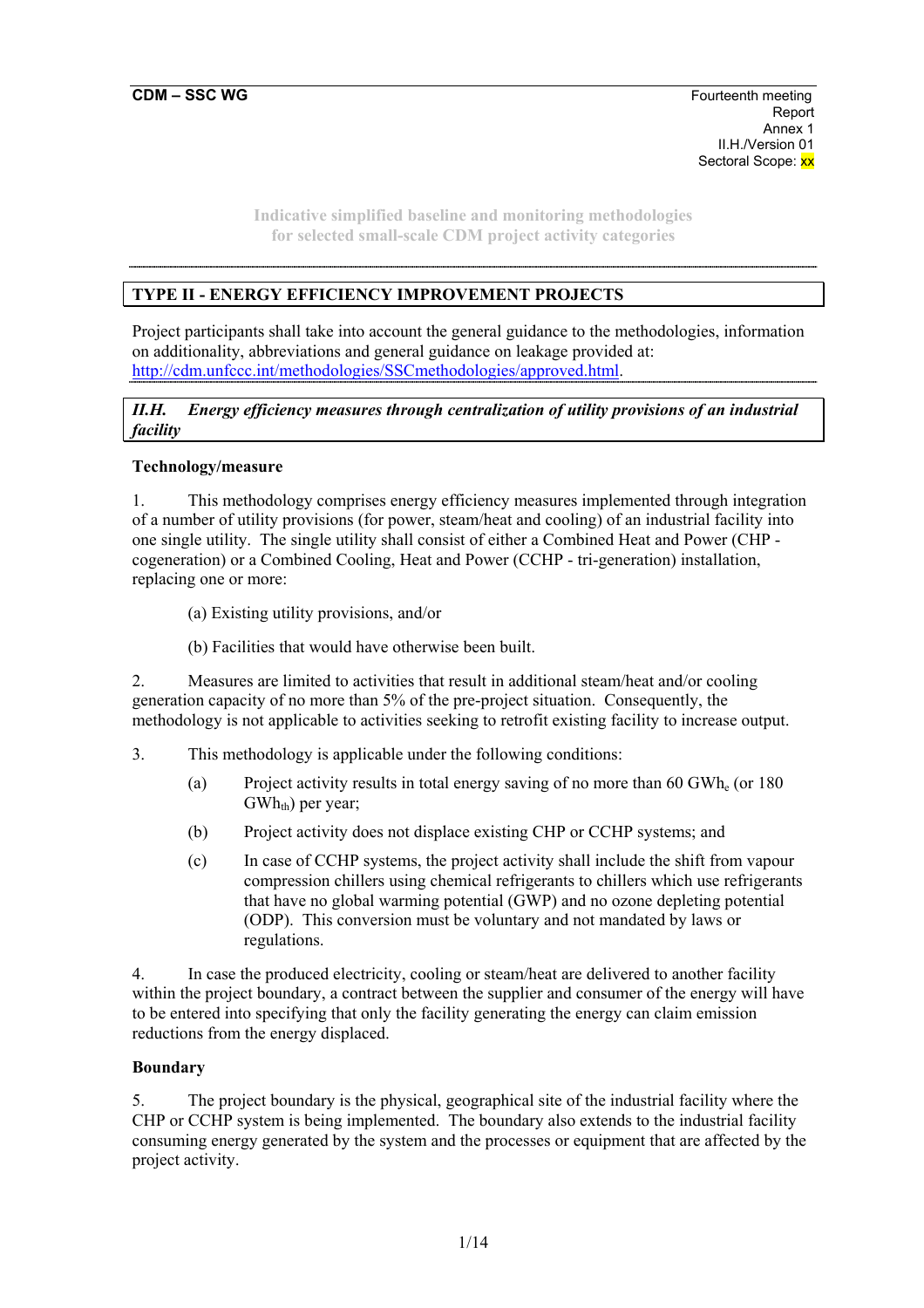*II.H. Energy efficiency measures through centralization of utility provisions of an industrial facility (cont)* 

### **Baseline**

6. One of the three following options for baseline emission calculations shall be used depending on the technology that would have been used to produce the heat/steam and power and where relevant cooling, in the absence of the project activity:

- (a) Electricity is imported from the grid (includes the cooling load of a vapour compression system where relevant) and/or steam/heat is produced using fossil fuel;
- (b) Electricity is produced in an onsite captive power plant (includes cooling load of a vapour compression system where relevant) and/or steam/heat is produced using fossil fuel;
- (c)  $\blacksquare$  A combination of (a) and (b);

7. For each identified equipment that is/would be displaced by the project activity an assessment shall be carried out to determine:

- (a) The remaining/expected service lifetime of the equipment as outlined in paragraph 8 below.
- (b) The most appropriate baseline either:
	- (i) As the continuation of the operation of the equipment; or
	- (ii) As the installation of a new more efficient equipment that would have otherwise been installed in the absence of the project activity.

If it is identified that the baseline situation is the continuation of the operation of the existing installation, it should be demonstrated that the unit concerned has been in operation in the last three years.

- (c) Historical relative contribution of the equipment to the total annual output of energy type concerned (power, steam/heat or cooling) based on the measured relative contribution over the last 3 years.<sup>1</sup>
- (d) In case the project activity displaces captive equipment(s), the baseline determined is only applicable up to the point in time when the concerned equipment needs to be replaced or is no longer fit for service  $(DATE_{Served})$ . Beyond this time, it is assumed that the equipment will be replaced by an equipment analogous to the

<sup>1</sup> In case more than one captive system is generating a specific energy type (power, steam/heat or cooling) and one or more systems are being replaced in the project activity the relative contribution of these systems to the total output shall be taken into account in the formulas for baseline and project emissions. For example, if a project activity replaces two boilers, the first boiler delivers 2TJ and the second boiler 8TJ, the ratio of contribution by the individual boilers is 2/10 and 8/10 respectively. The formulas for baseline and project emission calculations shall be adjusted accordingly.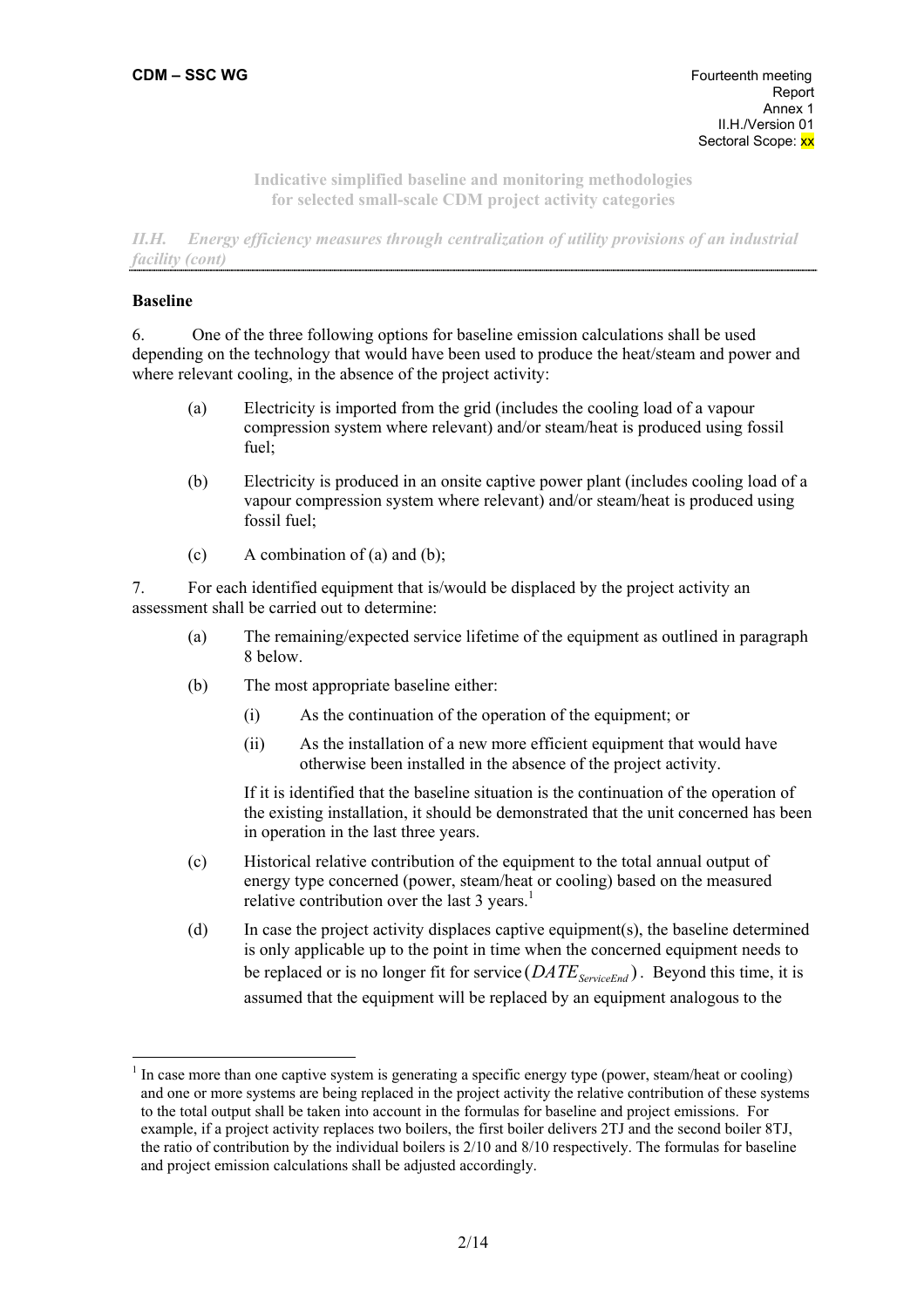*II.H. Energy efficiency measures through centralization of utility provisions of an industrial facility (cont)* 

> equipment installed in the project activity and thus from that point onwards the baseline emissions from this source are considered zero<sup>2</sup>.

8. In order to estimate the point in time where the existing equipment would be replaced in the absence of the project activity, project participants shall use the following approach:

- (i) The typical average technical lifetime of the equipment concerned may be determined and documented on the basis of common practices in the sector and the country (e.g. based on industry surveys, statistics, technical literature, etc.).
- (ii) The practices of the responsible company regarding replacement schedules may be evaluated and documented (e.g. based on historical replacement record of similar equipment).
- (iii) For project activities employing CCHP technology, the service lifetime assessment should also take into account the applicable regulations in the host country regarding the phasing out of certain types of refrigerants.

The time of replacement of the existing equipment in the absence of the project activity should be chosen in a conservative manner, i.e. the earliest point in time should be chosen in cases where only a time frame can be estimated. The determination of this date shall be made on a case-by-case basis, for each piece of equipment that is being replaced.

9. In the case of a project activity displacing a captive electricity generation plant and or grid electricity the baseline emissions are determined as follows:

(a) If the project activity generates electricity that displaces electricity previously obtained from the grid, the baseline emissions are the  $CO<sub>2</sub>$  emissions of the power plants connected to the grid. The baseline emissions  $(BE_{p}$ <sup>*y*</sup> are then calculated based on the amount of grid electricity displaced by the project activity  $(E_{P,y}$  in MWh) times the emission factor of the grid  $(EF_{G,y})$  calculated in accordance with methodology AMS I.D.

$$
BE_{P,y} = E_{P,y} * EF_{G,y} \tag{1}
$$

Where:

- $BE<sub>p,y</sub>$  Baseline emissions for the grid electricity displaced by the project in year "y"  $(t CO<sub>2</sub>e/year)$
- $E_{p_y}$  Amount of grid electricity displaced by the project in year "y" (MWh<sub>e</sub>)

<sup>&</sup>lt;sup>2</sup> For example, if a project activity displaces boiler "A" with service lifetime up to 2020, and an electrical chiller "B" with service lifetime up to 2015, then the baseline determined for the displacement of the boiler "A" is applicable up to 2020, whereas the determined baseline for displacing the electrical chiller "B" is applicable up to 2015. The baseline emissions for boiler "A" and chiller "B" beyond 2020 and 2015 respectively are considered zero.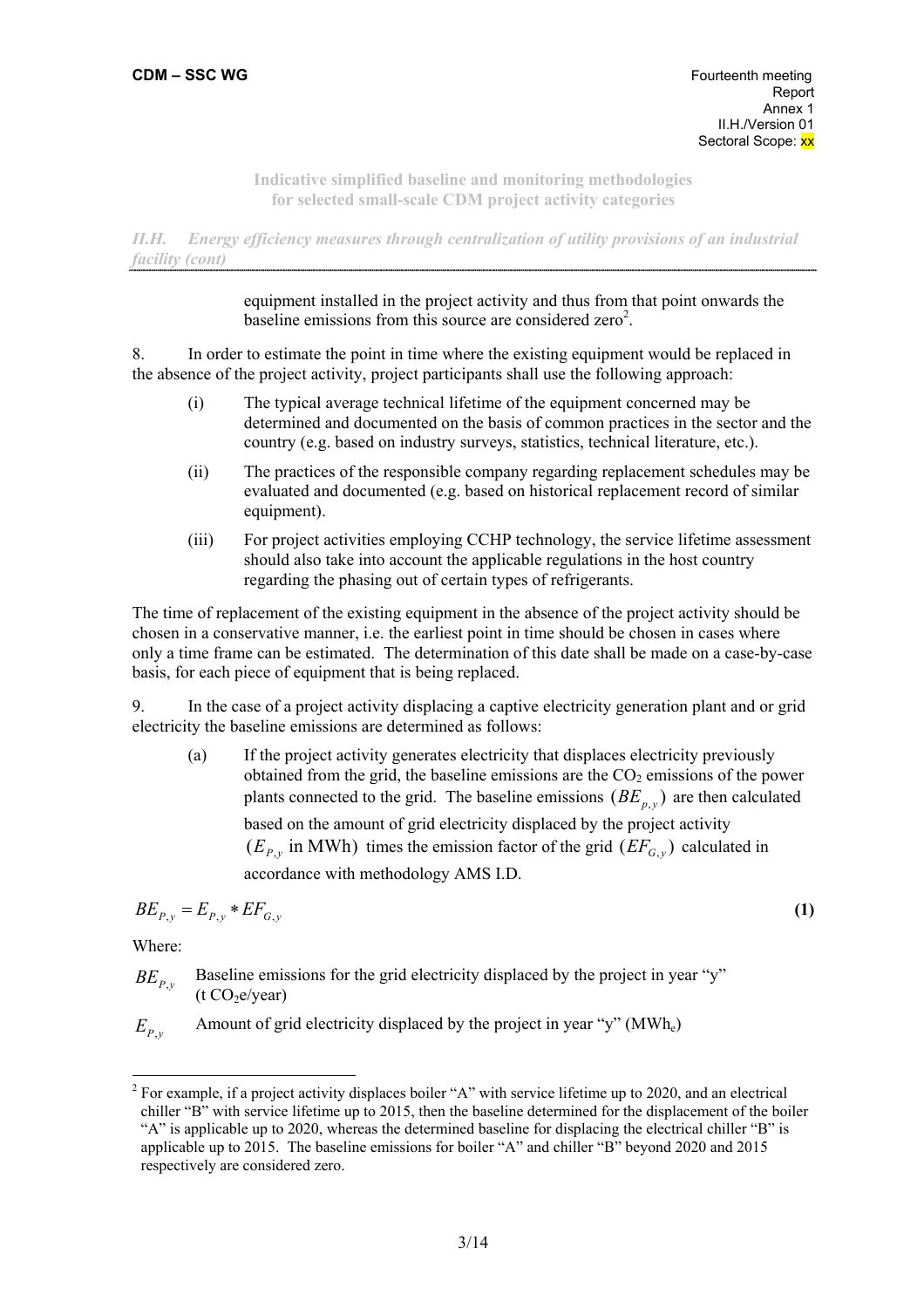*II.H. Energy efficiency measures through centralization of utility provisions of an industrial facility (cont)* 

- *EF<sub>G</sub>*<sub>*y*</sub> Emission factor of the grid (calculated in accordance with methodology AMS I.D.  $(tCO<sub>2</sub>/MWh<sub>e</sub>)$ 
	- (b) If the project activity generates electricity that displaces electricity previously obtained from the operation of a captive power plant, the baseline emissions in year "y"  $(BE_{p,y})$  are calculated as the amount of electricity displaced  $E_{p,y}$  (in MWhe) times the emission factor of the captive power plant.

$$
BE_{p,y} = E_{p,y} * EF_{cp}
$$
\n
$$
\tag{2}
$$

Where:

- $BE_{p,y}$ Baseline emissions for the amount of electricity displaced by the captive power plant in year "y" (t  $CO<sub>2</sub>e/year$ )
- $E_{p,y}$  Amount of electricity displaced by the project activity in year "y" (MWh<sub>e</sub>)

 $EF_{cn}$  Emission factor of the captive power plant (tCO<sub>2</sub>/MWh<sub>e</sub>)

The baseline emissions of the captive power plant are calculated up to  $(DATE_{S_{\text{e}principle}})$ .

- (c) In case the project activity displaces electricity from a captive power plant as well as from the grid, then the emission factor for the displacement of electricity should reflect the emissions intensity of the captive power plant and the grid. The emission factor for the electricity displaced  $(EF_{\text{electricity}})$  shall be calculated as the weighted average of captive electricity generation and the grid electricity<sup>3</sup>.
- (d) The emission factor of the captive power plant  $(EF_{c\rho})$  is calculated based on the specific fuel consumption<sup>4</sup> (quantity of fuel in thermal, mass or volume unit per unit electrical output) of the captive power plant ( $SFC<sub>cn</sub>$ ) determined as follows:
	- (i) For project activities displacing electricity previously obtained from the operation of existing captive power plants, the specific fuel consumption should be established based on historical measurement from the last 3 years.
	- (ii) For project activities displacing electricity from a captive power plant that otherwise would have been built, the specific fuel consumption ( $SFC_{\text{cr}}$ ) is

 $3$  For example if in the baseline 80% of annual electricity requirement was met by grid import and the remaining by captive generation, the weighted average emission factor ( $EF_{\text{electricity}}$ ) would be 0.8  $EF_{\text{grid}}$ +  $0.2 E_{\text{cantive}}$ 

<sup>&</sup>lt;sup>4</sup> In case in the baseline situation more than one type of fossil fuel is used in the captive power plant, the relative contribution to the total output of each fossil fuel shall be considered and the formulas for baseline emissions shall be adjusted accordingly.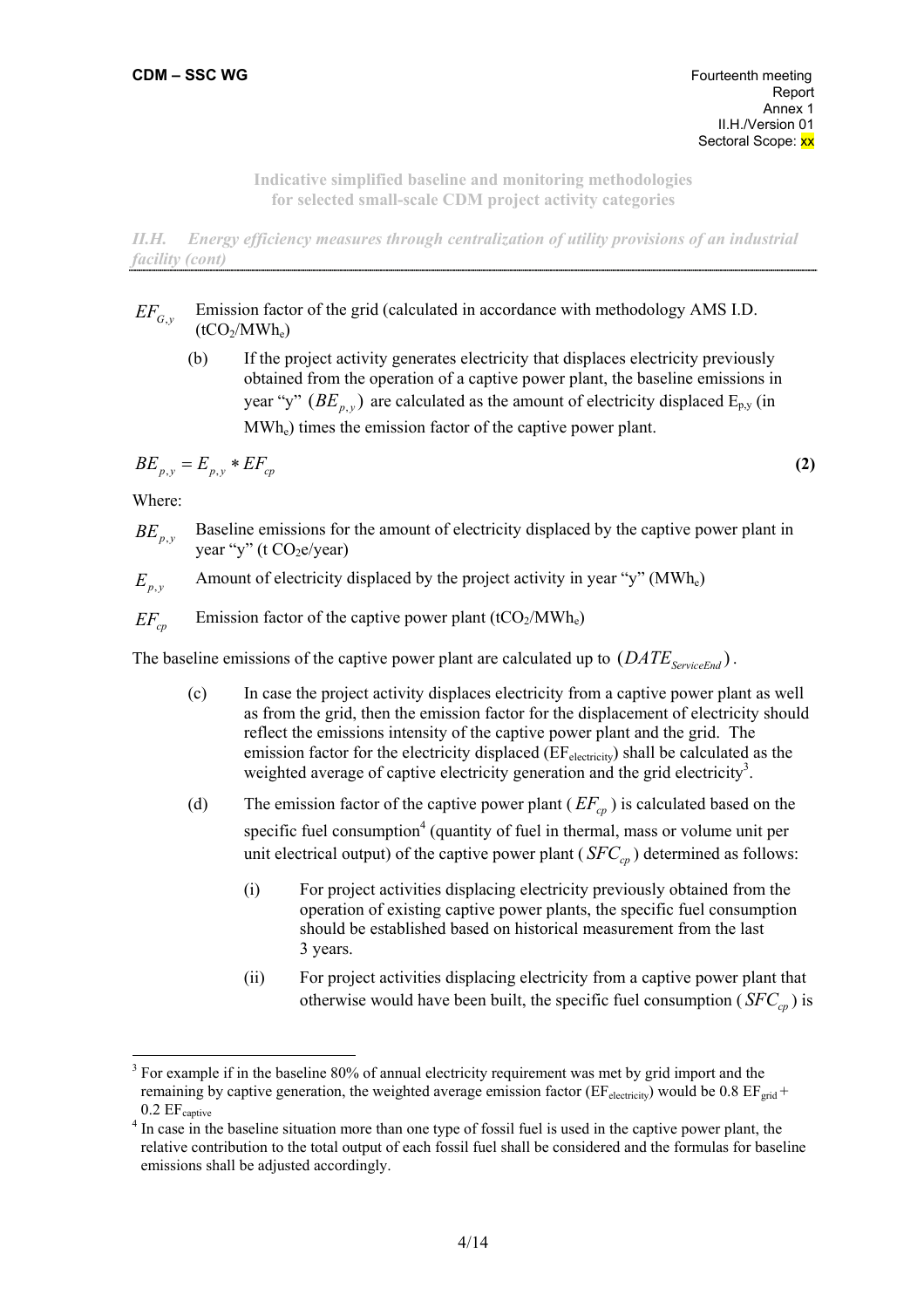*II.H. Energy efficiency measures through centralization of utility provisions of an industrial facility (cont)* 

> obtained from at least two manufacturers of equipment of similar specifications and a conservative value shall be used.

(iii) The emission factor for the captive power plant  $(EF_{c\rho})$  is calculated as the product of the emission factor of fuel "*i"* used by the captive power plant (*COEF<sub>i</sub>*) times *SFC<sub>cp</sub>*; Equations 2, 3, or 4 contained in the "Tool to calculate project or leakage  $CO<sub>2</sub>$  emissions from fossil fuel combustion" shall be used for this purpose.

$$
EF_{cp} = COEF_i * SFC_{cp}
$$
 (3)

Where:

- *SFC<sub>cp</sub>* Specific fuel consumption of the captive power plant (quantity of fuel in thermal, mass or volume unit/MWhe)
- *COEFi*  $CO<sub>2</sub>$  emission coefficient of fuel type "i" (tCO<sub>2</sub> / quantity of fuel in thermal, mass or volume unit);
- 10. In the case of a project activity displacing a captive steam generation plant:
	- (a) The baseline emissions are calculated based on the equivalent amount of fuel that would have been used in the absence of the project activity. The baseline emissions of the captive steam generation plant can only be calculated up to  $(DATE_{ServiceEnd})$ .
	- (b) The equivalent amount of fuel (in thermal unit) that would have been consumed by the captive steam generation plant in year " $y$ " ( $FC<sub>y</sub>$ ) is calculated using the efficiency of the displaced equipment ( $\eta_{cs}$ ) and the project thermal energy delivery  $(S_{p, v})$  using the following relationship:

$$
FC_y = \frac{S_{p,y}}{\eta_{cs}}
$$
 (4)

Where:

- *FC*<sub>y</sub> Equivalent amount of fuel that would have been consumed by the captive steam generation plant in year "y" (TJ)
- $\eta_{cs}$  Efficiency of the displaced captive steam generation plant in year "y"
- $S_{p,v}$  Thermal energy delivery of the project activity (TJ)
	- (c) The efficiency of the captive steam generation plant  $(\eta_{cs})$  is determined as follow: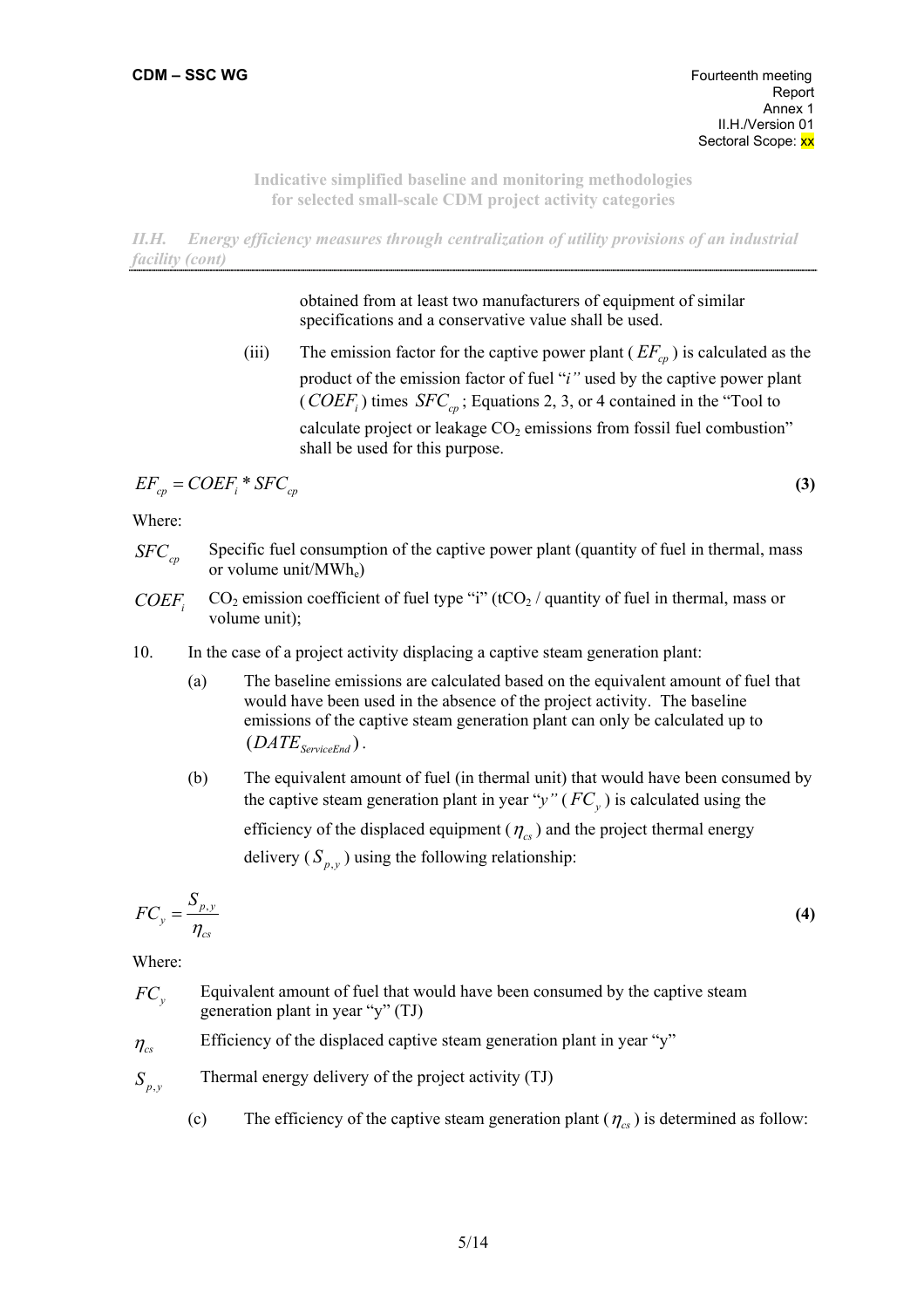*II.H. Energy efficiency measures through centralization of utility provisions of an industrial facility (cont)* 

- (i) If the displaced captive steam generation plant is an existing plant, the efficiency should be based on historical measurement of specific fuel consumption (for example, steam output per fuel input) using the data from the last three years;
- (ii) If the displaced captive steam generation plant is a plant that would otherwise have been built in the absence of the project activity, the efficiency should be determined using one of the following options:
	- 1. Highest measured efficiency of a unit with similar specifications;
	- 2. Highest efficiency values provided by two or more manufacturers of equipment with similar specification;
	- 3. Maximum efficiency of 100%.
- (d) The baseline emissions associated with the combustion of fossil fuels, shall be calculated following the provisions specified in the "Tool to calculate project or leakage  $CO<sub>2</sub>$  emissions from fossil fuel combustion".

11. In the specific case of project activities replacing a compression system chiller in the baseline by an absorption system chiller using engine exhaust gas, which does not need to generate intermediate steam as heat carrier before chilling can be generated, the baseline emissions are determined as follows:

- (a) The baseline emissions are calculated up to  $(DATE_{S$ <sub>erviceEnd</sub>). Baseline emissions are:
	- (i) Emissions from the electricity consumed to operate the baseline chiller, whether it is captive power or power from the grid; and
	- (ii) Emission associated with the physical leakage of refrigerants if the electrical chillers would have continued to be in service. This is only applicable if:
		- 1. The displaced refrigerant is a greenhouse gas listed in Annex A of the Kyoto Protocol and;
		- 2. The displaced chiller is an existing unit, and not an equipment that would otherwise been built.

The leakage rate shall be chosen in a conservative way.

(b) The amount of electricity consumed to operate the baseline chiller in year "*y"*  $(E_{BC, y})$  is calculated based on the displaced chiller's Coefficient of Performance (*COP<sub>c</sub>*). The Coefficient of Performance is defined as 'chilling output per electrical input'.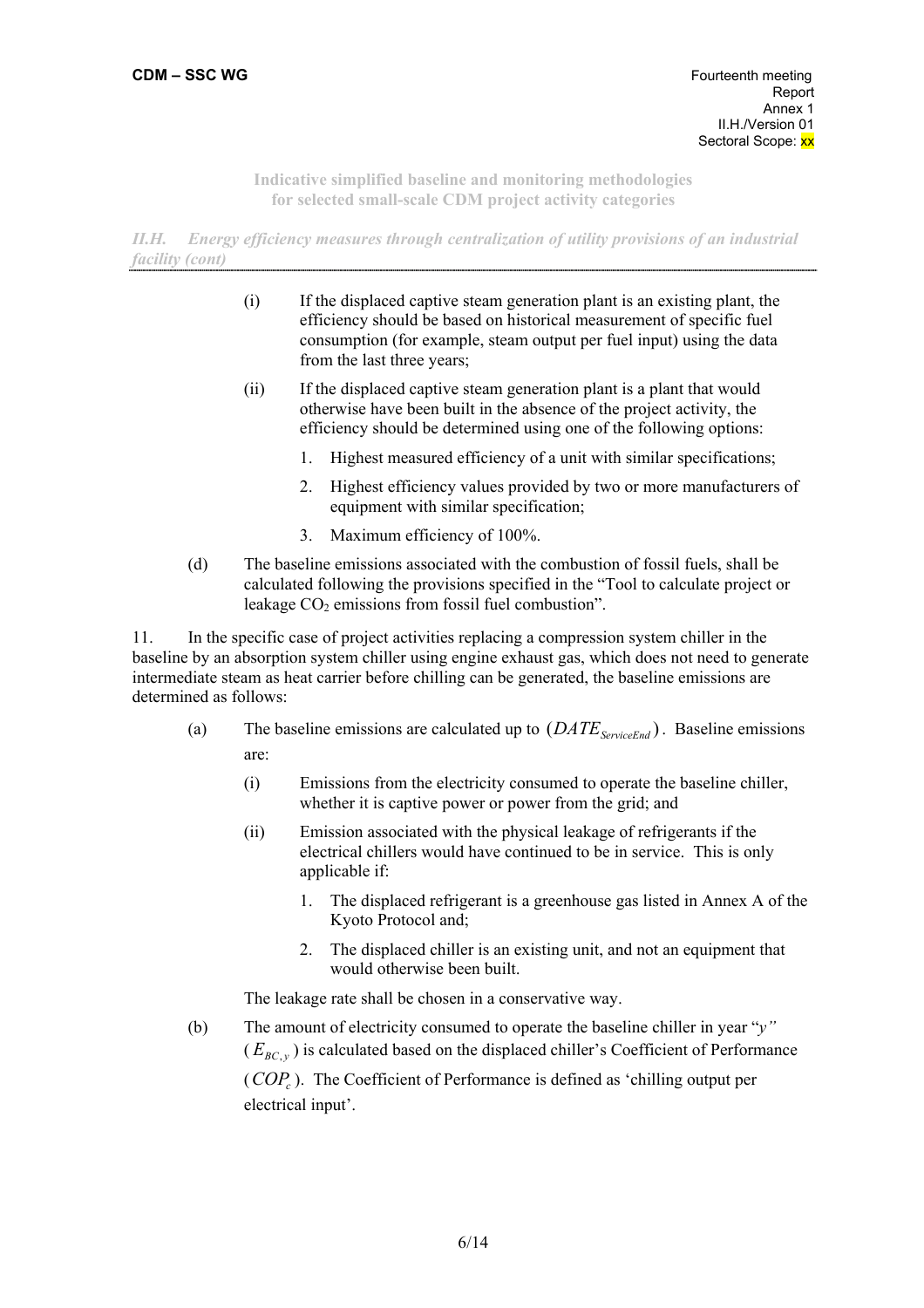*II.H. Energy efficiency measures through centralization of utility provisions of an industrial facility (cont)* 

$$
E_{BC,y} = \frac{C_{P,y}}{COP_c} \tag{5}
$$

Where:

- $E_{BC, y}$  Amount of electricity consumed to operate the baseline chiller in year "y" (MWh<sub>e</sub>/year)
- *COP<sub>c</sub>* The Coefficient of Performance of the displaced chiller (MWh<sub>th</sub>/MWh<sub>e</sub>)
- $C_{p,y}$ Cooling output of the baseline chiller in year "y"(MWh<sub>th</sub>/year)
	- (c) The coefficient of performance is determined as follow:
		- (i) If the displaced unit is an existing chiller, then the electricity consumed should be calculated based on the COP of the displaced chiller based on data from the last three years.
		- (ii) If the displaced unit is equipment that would otherwise have been built, the Coefficient of Performance shall be determined as follows:
			- 1. The highest measured COP of a unit with similar specifications; or
			- 2. The highest COP values provided by two or more manufacturer of equipment with similar specifications.

Manufacturers often do not directly specify the COP values but quote the chillers performance in tonnage of refrigerant (TR) per kW of electrical input. 1 TR is equivalent to the amount of heat absorbed by the melting of 1 ton of ice within 24 hours and is equivalent to 3.513 kW.

- (d) The baseline emissions associated with electricity consumed to operate the baseline chiller is calculated using similar approach as per paragraph 9 of this methodology.
- (e) The emissions associated with the leakage of refrigerant from the baseline chiller in year " $y''$  ( $BE_{LR, y}$ ) are calculated as a function of the historical specific leakage rate of the displaced chiller (*SLR<sub>C</sub>*) times the global warming potential of the refrigerant concerned  $(GWP<sub>i</sub>)$  using the following relationship:

$$
BE_{LR,y} = SLR_C * GWP_j \tag{6}
$$

Where:

- $BE<sub>LR, y</sub>$  The baseline emissions associated with the leakage of refrigerant from chiller in year "*y*" (t CO<sub>2</sub>e/year)
- *SLR<sub>c</sub>* The historical specific leakage rate of the displaced chiller (tonnes/year)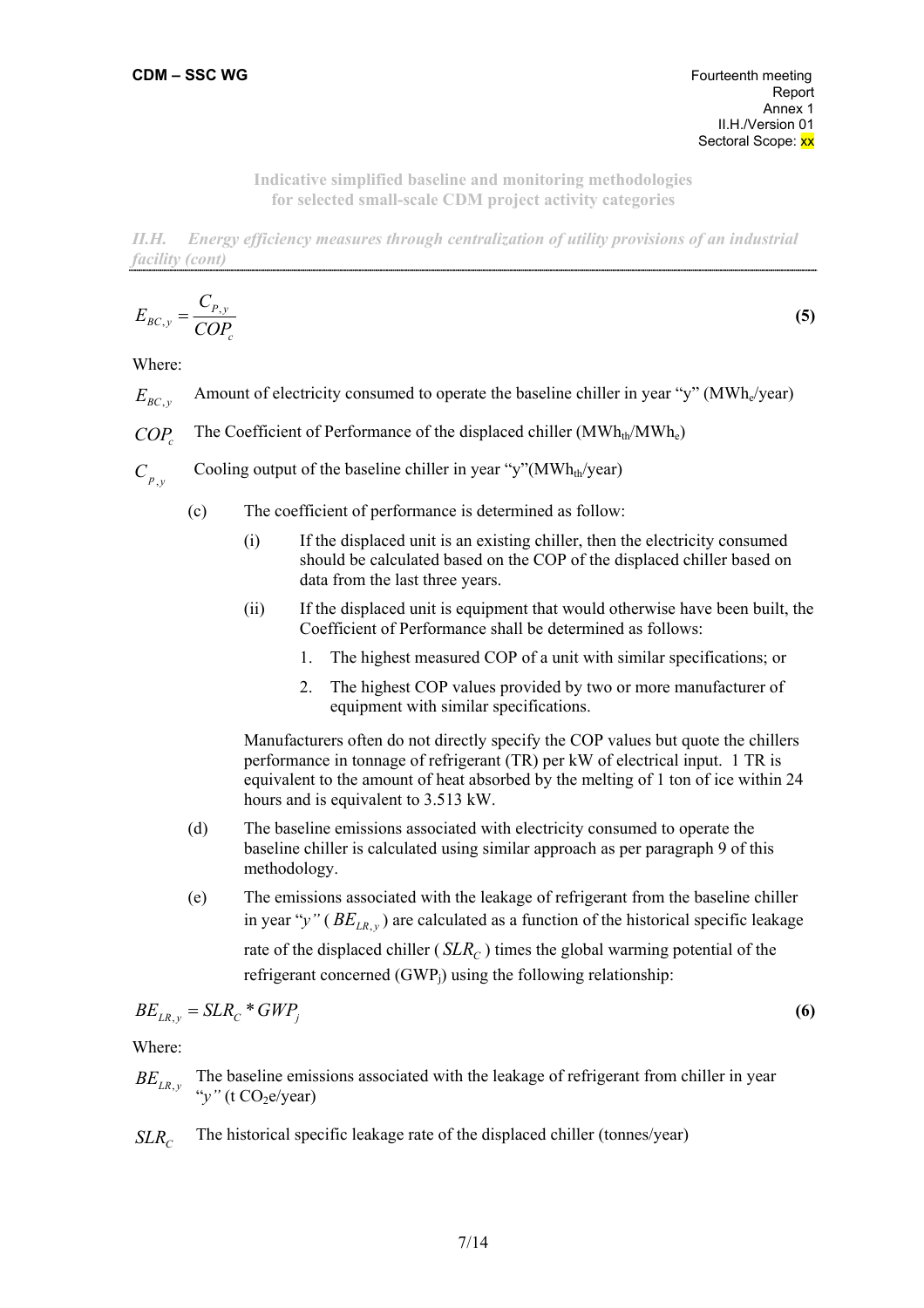*II.H. Energy efficiency measures through centralization of utility provisions of an industrial facility (cont)* 

# $GWP_i$  Global Warming Potential for refrigerant "j" in the baseline chiller

- (f) The historical specific leakage rate of the displaced chiller  $(SLR<sub>C</sub>)$  shall be based on historical charging records from at least the last 3 years. This value shall be compared to the default values provided in 2006 IPCC guidelines for national GHG inventories, volume 3, chapter 7, table 7.9. The lower of the two values i.e. IPCC default values and the leakage rates as determined from historical charging records shall be used.
- (g) The total cooling output of the project activity per year in MJ ( $C_{p, v}$ ) is calculated by measurement of the total chilled water mass flow-rate (*m* ), differential temperature of incoming and outgoing water  $(\Delta T)$  and the heat capacity of water  $(C_{\alpha}$ <sub>*pw*</sub>)

$$
C_{p,y} = m * C_{\rho w} * \Delta T \tag{7}
$$

Where:

*m* The chilled water mass flow-rate in year "y" (tonnes/year)

*C*<sub>ρw</sub> The specific heat capacity of water (MJ/tonnes °C) (liquid water 4.2 MJ/t °C)

∆*T* Differential temperature of incoming and outgoing water (°C)

### **Project activity emissions**

12. The use of fossil fuels and electricity by the CHP or CCHP unit(s), including those to run auxiliary equipments, shall be monitored and accounted for as project emission in accordance with the 'Tool to calculate project or leakage  $CO<sub>2</sub>$  emissions from fossil fuel combustion" and in case of electricity consumption from the grid, procedures of AMS I.D.

# **Leakage**

13. Leakage is to be considered if the displaced energy generating equipment is transferred from another activity or the existing equipment is transferred to another activity.

14. In case of introduction of a CCHP system, if the displaced refrigerant is a greenhouse gas as defined in Annex A of the Kyoto Protocol or in paragraph 1 of the Convention and is not destroyed, leakage emission from its storage or usage in another equipment must be considered<sup>5</sup> and deducted from the emission reductions. As the measures covered in this methodology is limited to shift from chemical refrigerant to a refrigerant with no global warming potential and no ozone depleting potential, leakage due to production of refrigerant is not included.

<sup>&</sup>lt;sup>5</sup> The global warming potentials used to calculate the carbon dioxide equivalence of anthropogenic emissions by sources of greenhouse gases not listed in Annex A of the Kyoto Protocol, shall be those accepted by the Intergovernmental Panel on Climate Change in its third assessment report.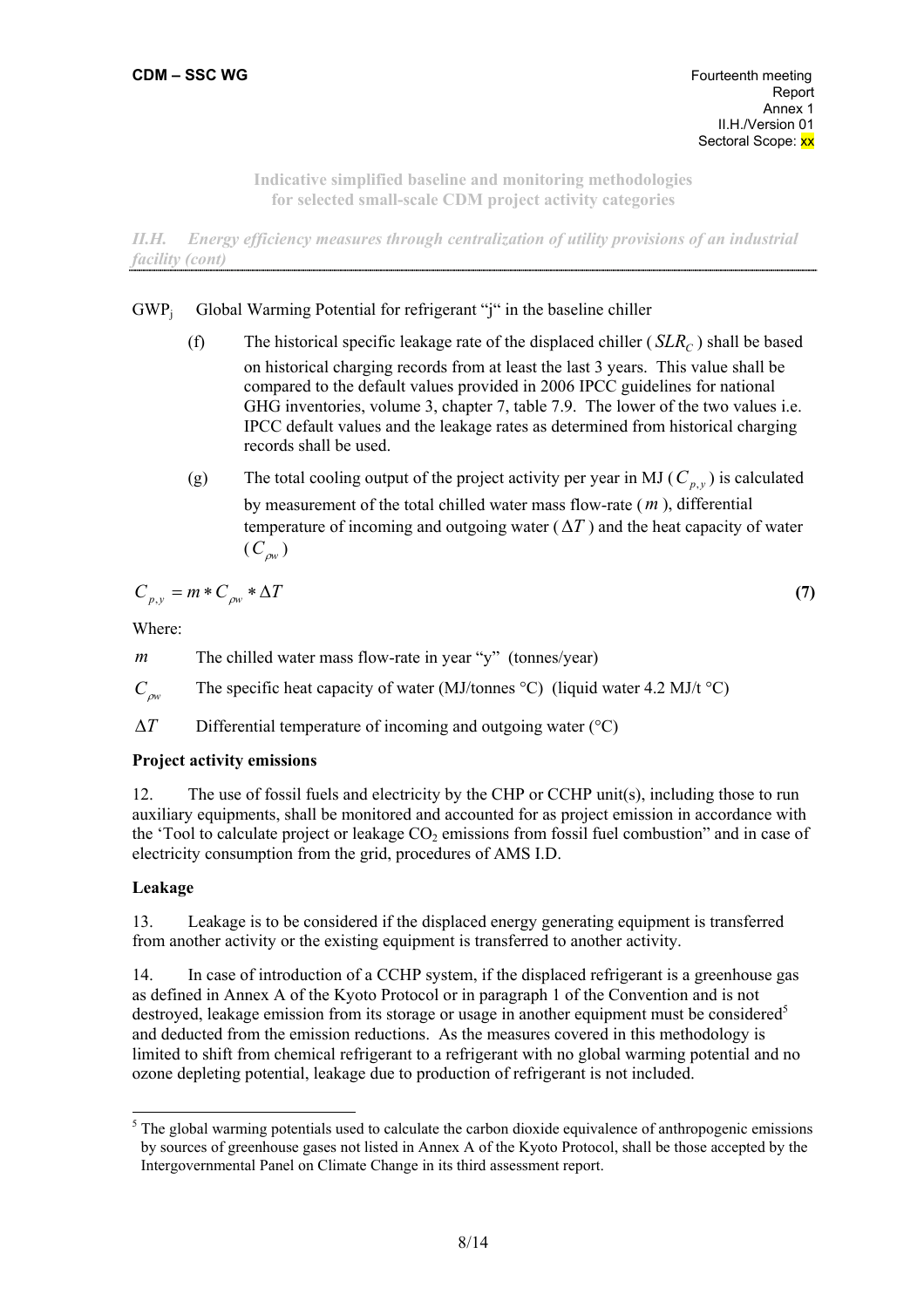*II.H. Energy efficiency measures through centralization of utility provisions of an industrial facility (cont)* 

### **Emission Reductions**

15. The emission reduction achieved by the project activity shall be calculated as the difference between the baseline emissions and the sum of the project emissions and leakage.

### **Monitoring**

16. Monitoring shall consists of:

- (a) Documenting of the technical specification of the captive equipment displaced or equipment which would otherwise have been built.
- (b) The metering of electricity, cooling and steam outputs (net of internal consumption) generated by the CHP or CCHP utility and delivered to its users.
	- (i) The measurement of steam output is based on continuous monitoring of steam flow-rate, temperature and pressure.
	- (ii) The measurement of cooling output is based on continuous monitoring of chilled water flow-rate and the temperature difference between incoming and outgoing circulating water.
- (c) The metering of fossil fuel and electricity used in the project activity (including those to run auxiliary equipment) shall be as mandated by 'Tool to calculate project or leakage  $CO<sub>2</sub>$  emissions from fossil fuel combustion" and in case of electricity use it shall be done as per the procedures of AMS I.D. In case natural gas is used for energy generation, the amount of natural gas used shall be monitored continuously using gas flow meters.
- (d) The parameters required to calculate the emission factor of the grid shall be monitored in accordance with the procedures of AMS I.D.
- (e) Necessary parameters are monitored to demonstrate that the measures implemented by the project activity are limited to activities that results in additional steam/heat and/or cooling generation capacity of no more than 5% of the pre-project situation.

### **Project activity under a programme of activities**

The following conditions apply for use of this methodology in a project activity under a programme of activities:

17. In case the project activity involves the replacement of equipment, and the leakage effect of the use of the replaced equipment in another activity is neglected, because the replaced equipment is scrapped, an independent monitoring of scrapping of replaced equipment needs to be implemented. The monitoring should include a check if the number of project activity equipment distributed by the project and the number of scrapped equipment correspond with each other. For this purpose scrapped equipment should be stored until such correspondence has been checked. The scrapping of replaced equipment should be documented and independently verified.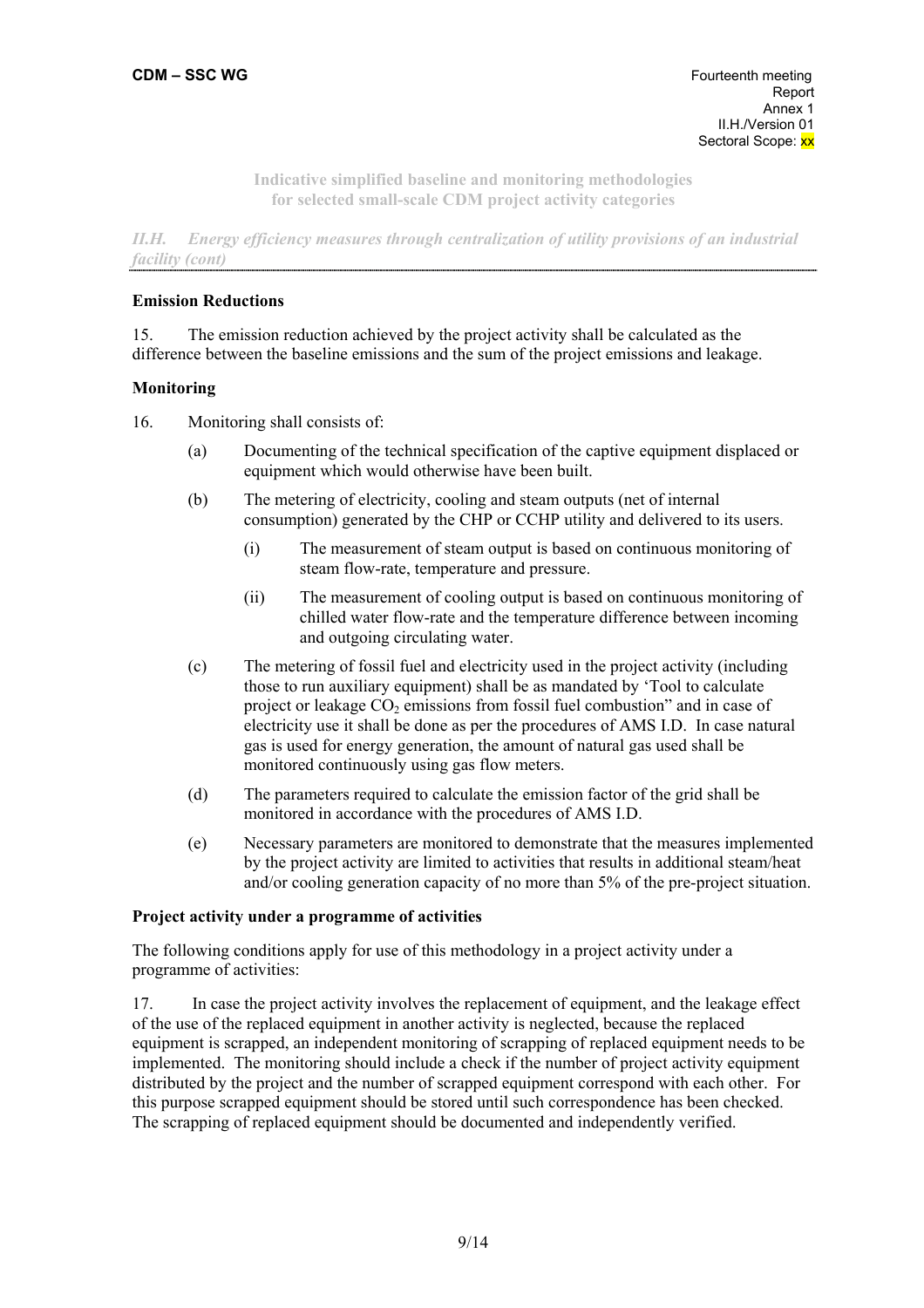*II.H. Energy efficiency measures through centralization of utility provisions of an industrial facility (cont)*  

18. Leakage resulting from fuel extraction, processing, liquefaction, transportation, regasification and distribution of fossil fuels outside of the project boundary shall be considered. The guidance provided in the leakage section of ACM0009 as in annex 1 of this document shall be followed for this purpose.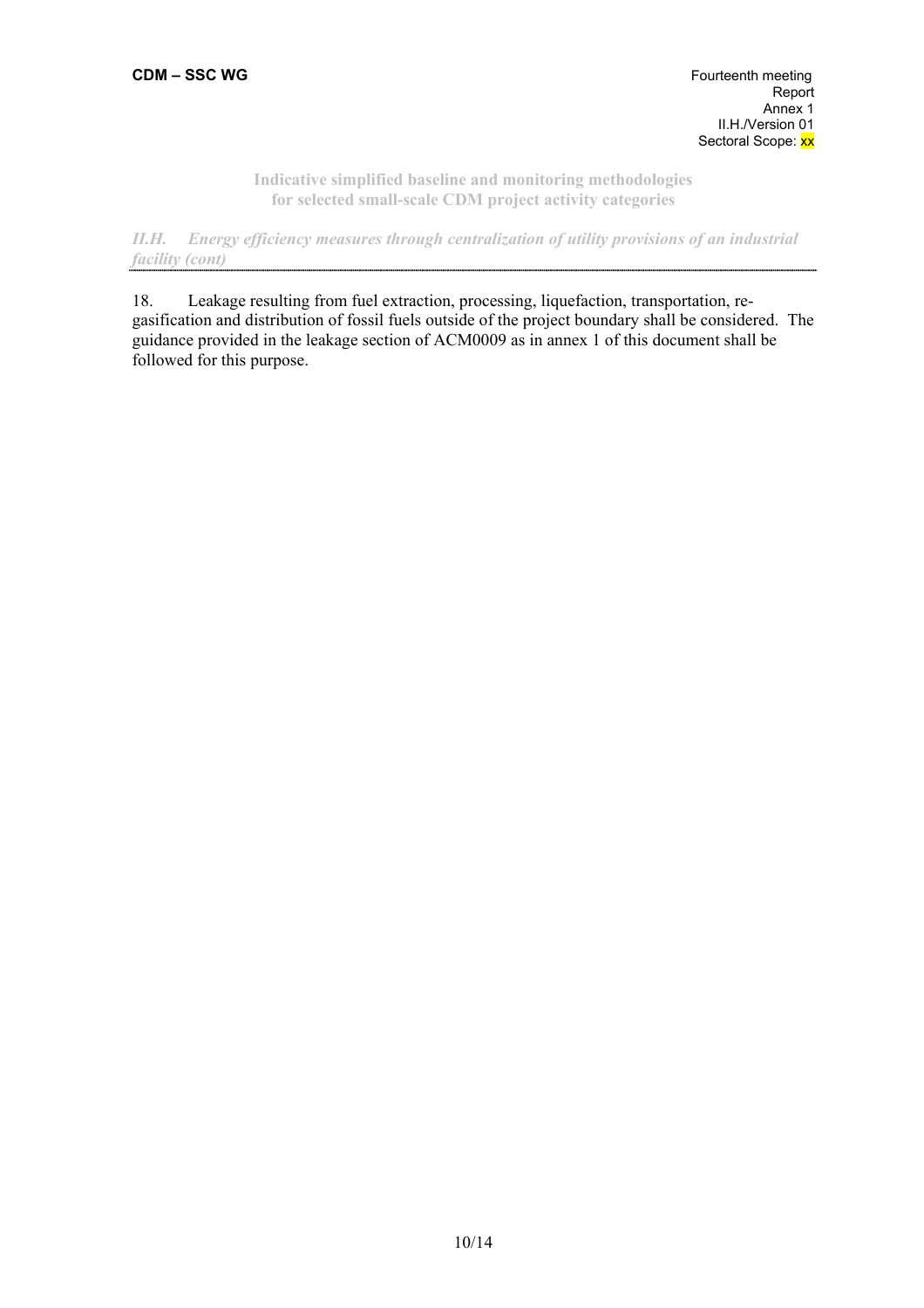*II.H. Energy efficiency measures through centralization of utility provisions of an industrial facility (cont)* 

### **Annex 1**

## (GUIDANCE ON LEAKAGE BELOW CONCERNS PROJECT ACTIVITY UNDER A PROGRAMME OF ACTIVITIES)

#### **Leakage**

Leakage may result from fuel extraction, processing, liquefaction, transportation, re-gasification and distribution of fossil fuels outside of the project boundary. This includes mainly fugitive CH4 emissions and  $CO<sub>2</sub>$  emissions from associated fuel combustion and flaring. In this methodology, the following leakage emission sources shall be considered:<sup>6</sup>

- Fugitive CH4 emissions associated with fuel extraction, processing, liquefaction, transportation, re-gasification and distribution of natural gas used in the project plant and fossil fuels used in the grid in the absence of the project activity.
- In the case LNG is used in the project plant:  $CO<sub>2</sub>$  emissions from fuel combustion / electricity consumption associated with the liquefaction, transportation, re-gasification and compression into a natural gas transmission or distribution system.

Thus, leakage emissions are calculated as follows:

$$
LE_y = LE_{CH4,y} + LE_{LNG, CO2,y} \tag{1}
$$

Where:

 $\overline{a}$ 

 $LE<sub>v</sub>$  Leakage emissions during the year y in t CO<sub>2</sub>e

 $LE<sub>CH4y</sub>$  Leakage emissions due to fugitive upstream CH4 emissions in the year y in t CO<sub>2</sub>e

*LELNG,CO2,y* Leakage emissions due to fossil fuel combustion / electricity consumption associated with the liquefaction, transportation, re-gasification and compression of LNG into a natural gas transmission or distribution system during the year y in t  $CO<sub>2</sub>e$ 

Note that to the extent that upstream emissions occur in Annex I countries that have ratified the Kyoto Protocol, from 1 January 2008 onwards, these emissions should be excluded, if technically possible, in the leakage calculations.

### *Fugitive methane emissions*

For the purpose of determining fugitive methane emissions associated with the production – and in case of natural gas, the transportation and distribution of the fuels – project participants should multiply the quantity of natural gas consumed in all element processes *i* with a methane emission factor for these upstream emissions ( $EF_{NG, upstream, CH4}$ ), and subtract for all fuel types *k* which would be used in the absence of the project activity the fuel quantities multiplied with respective methane emission factors (*EFk,upstream,CH4*), as follows:

<sup>&</sup>lt;sup>6</sup> The Meth Panel is undertaking further work on the estimation of leakage emission sources in case of fuel switch project activities. This approach may be revised based on outcome of this work.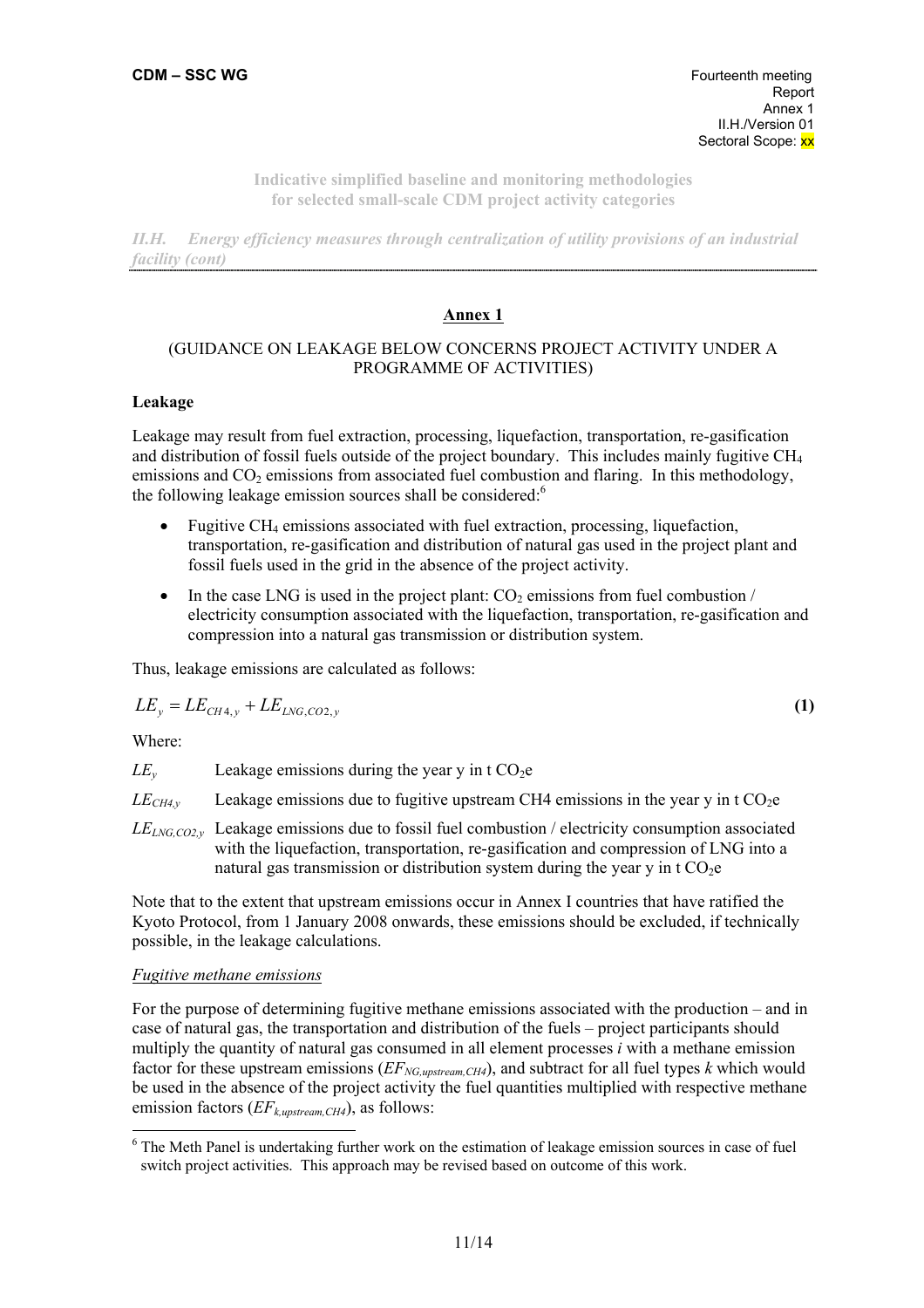*II.H. Energy efficiency measures through centralization of utility provisions of an industrial facility (cont)* 

$$
LE_{CH4,y} = \left[ FF_{project,y} \cdot NCV_{NG,y} \cdot EF_{NG, upstream, CH4} - \sum_{k} FF_{baseline,k,y} \cdot NCV_{k} \cdot EF_{k, upstream, CH4} \right] \cdot GWP_{CH4} \text{ (2)}
$$

with

$$
FF_{project, y} = \sum_{i} FF_{project, i, y} \qquad \text{and} \tag{3}
$$

$$
FF_{baseline,k,y} = \sum_{i} FF_{baseline,i,k,y}
$$
 (4)

Where:

 $\overline{a}$ 

| $L_{CH4,y}$                               | Leakage emissions due to upstream fugitive $CH_4$ emissions in the year y in t $CO_2e$                                                                                                                   |
|-------------------------------------------|----------------------------------------------------------------------------------------------------------------------------------------------------------------------------------------------------------|
| $FF_{project, y}$                         | Quantity of natural gas combusted in all element processes during the year $y$ in $m3$                                                                                                                   |
| $FF_{project,i,y}$                        | Quantity of natural gas combusted in the element process $i$ during the year $y$ in $m3$                                                                                                                 |
| $NCV_{NG, v}$                             | Average net calorific value of the natural gas combusted during the year $y$ in MWh/m <sup>3</sup>                                                                                                       |
| $EF_{NG, upstream, CH}$<br>$\overline{4}$ | Emission factor for upstream fugitive methane emissions from production,<br>transportation and distribution of natural gas in $tCH_4$ per MWh fuel supplied to final<br>consumers                        |
| $FF_{baseline,k,y}$                       | Quantity of fuel type $k$ (a coal or petroleum fuel type) that would be combusted in the<br>absence of the project activity in all element processes during the year $y$ in a volume or<br>mass unit     |
| $FF_{baseline,i,k,y}$                     | Quantity of fuel type $k$ (a coal or petroleum fuel type) that would be combusted in the<br>absence of the project activity in the element process $i$ during the year $y$ in a volume or<br>mass unit   |
| $NCV_k$                                   | Average net calorific value of the fuel type $k$ (a coal or petroleum fuel type) that would<br>be combusted in the absence of the project activity during the year $y$ in MWh per<br>volume or mass unit |
| $EF_{k,upstream, CH4}$                    | Emission factor for upstream fugitive methane emissions from production of the fuel<br>type $k$ (a coal or petroleum fuel type) in t $CH_4$ per MWh fuel produced                                        |
| $GWP_{CH4}$                               | Global warming potential of methane valid for the relevant commitment period                                                                                                                             |

Where reliable and accurate national data on fugitive  $CH<sub>4</sub>$  emissions associated with the production, and in case of natural gas, the transportation and distribution of the fuels is available, project participants should use this data to determine average emission factors by dividing the total quantity of  $\text{CH}_4$  emissions by the quantity of fuel produced or supplied respectively.<sup>7</sup> Where such data is not available, project participants may use the default values provided in Table 2 below. In

 $7$  GHG inventory data reported to the UNFCCC as part of national communications can be used where country-specific approaches (and not IPCC Tier 1 default values) have been used to estimate emissions.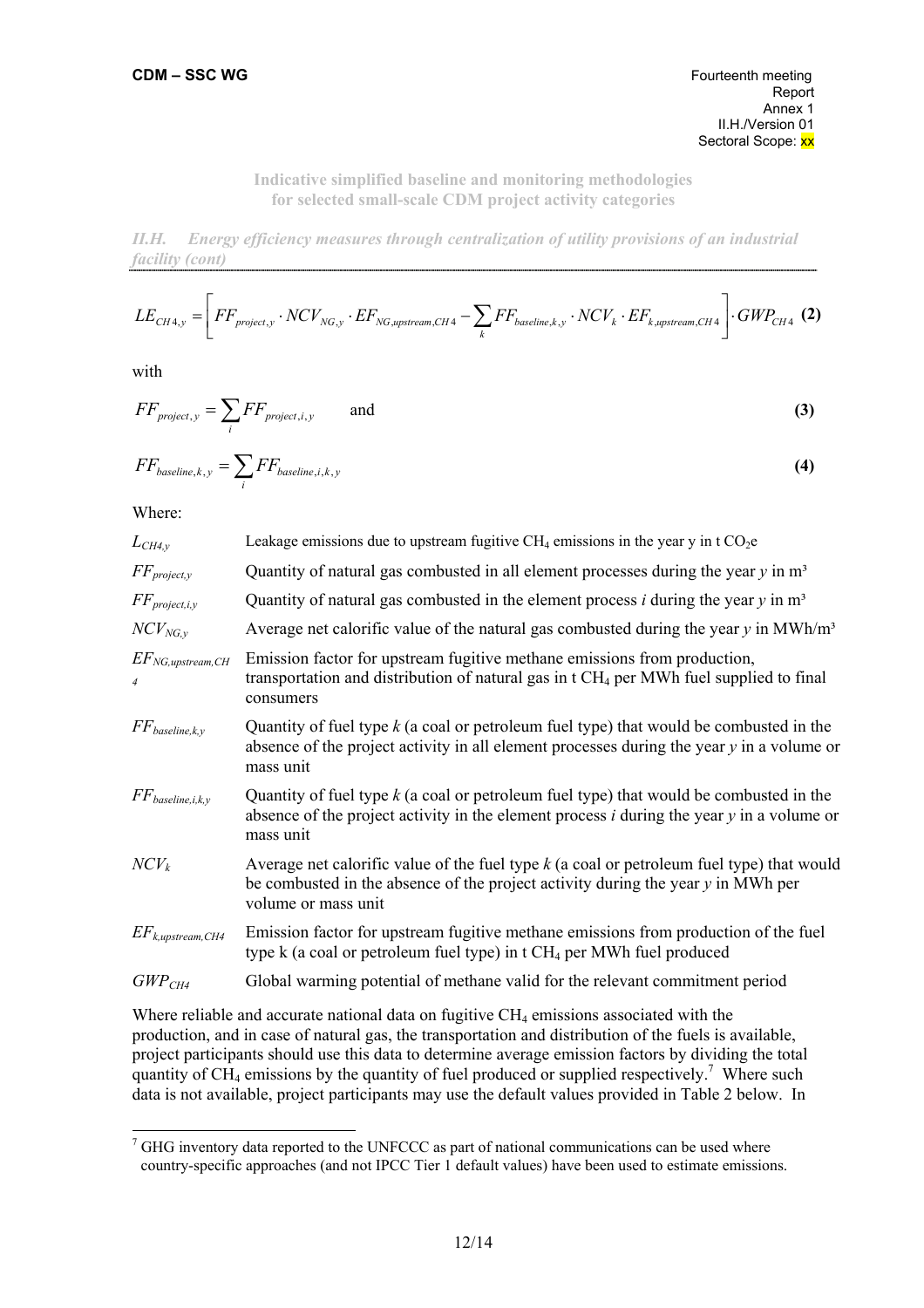*II.H. Energy efficiency measures through centralization of utility provisions of an industrial facility (cont)* 

this case, the natural gas emission factor for the location of the project should be used, except in cases where it can be shown that the relevant system element (gas production and/or processing/transmission/distribution) is predominantly of recent vintage and built and operated to international standards, in which case the US/Canada values may be used.

Note that the emission factor for fugitive upstream emissions for natural gas ( $EF_{NG, upstream,CH4}$ ) should include fugitive emissions from production, processing, transport and distribution of natural gas, as indicated in the Table 2 below. Note further that in case of coal the emission factor is provided based on a mass unit and needs to be converted in an energy unit, taking into account the net calorific value of the coal.

| <b>Activity</b>                               | Unit            | <b>Default</b><br>emission<br>factor | Reference for the underlying emission<br>factor range in Volume 3 of the 1996<br><b>Revised IPCC Guidelines</b> |
|-----------------------------------------------|-----------------|--------------------------------------|-----------------------------------------------------------------------------------------------------------------|
| Coal                                          |                 |                                      |                                                                                                                 |
| Underground mining                            | t CH4 / kt coal | 13.4                                 | Equations 1 and 4, p. 1.105 and 1.110                                                                           |
| Surface mining                                | t CH4 / kt coal | 0.8                                  | Equations 2 and 4, p.1.108 and 1.110                                                                            |
| Oil                                           |                 |                                      |                                                                                                                 |
| Production                                    | $t$ CH4 / PJ    | 2.5                                  | Tables 1-60 to 1-64, p. 1.129 - 1.131                                                                           |
| Transport, refining and storage               | $t$ CH4 / PJ    | 1.6                                  | Tables 1-60 to 1-64, p. 1.129 - 1.131                                                                           |
| Total                                         | $t$ CH4 / PJ    | 4.1                                  |                                                                                                                 |
| <b>Natural gas</b>                            |                 |                                      |                                                                                                                 |
| <b>USA and Canada</b>                         |                 |                                      |                                                                                                                 |
| Production                                    | $t$ CH4 / PJ    | 72                                   | Table 1-60, p. 1.129                                                                                            |
| Processing, transport and distribution        | $t$ CH4 / PJ    | 88                                   | Table 1-60, p. 1.129                                                                                            |
| Total                                         | t CH4 / $PI$    | 160                                  |                                                                                                                 |
| <b>Eastern Europe and former USSR</b>         |                 |                                      |                                                                                                                 |
| Production                                    | $t$ CH4 / PJ    | 393                                  | Table 1-61, p. 1.129                                                                                            |
| Processing, transport and distribution        | $t$ CH4 / PJ    | 528                                  | Table 1-61, p. 1.129                                                                                            |
| Total                                         | $t$ CH4 / PJ    | 921                                  |                                                                                                                 |
| <b>Western Europe</b>                         |                 |                                      |                                                                                                                 |
| Production                                    | $t$ CH4 / PJ    | 21                                   | Table 1-62, p. 1.130                                                                                            |
| Processing, transport and distribution        | $t$ CH4 / PJ    | 85                                   | Table 1-62, p. 1.130                                                                                            |
| Total                                         | $t$ CH4 / PJ    | 105                                  |                                                                                                                 |
| Other oil exporting countries / Rest of world |                 |                                      |                                                                                                                 |
| Production                                    | $t$ CH4 / PJ    | 68                                   | Table 1-63 and 1-64, p. 1.130 and 1.131                                                                         |
| Processing, transport and distribution        | $t$ CH4 / PJ    | 228                                  | Table 1-63 and 1-64, p. 1.130 and 1.131                                                                         |
| Total                                         | $t$ CH4 / PJ    | 296                                  |                                                                                                                 |

### Table 2: Default emission factors for fugitive CH<sub>4</sub> upstream emissions

IPCC Guidelines, by calculating the average of the provided default emission factor range.

# *CO2 emissions from LNG*

Where applicable,  $CO<sub>2</sub>$  emissions from fuel combustion / electricity consumption associated with the liquefaction, transportation, re-gasification and compression of LNG into a natural gas